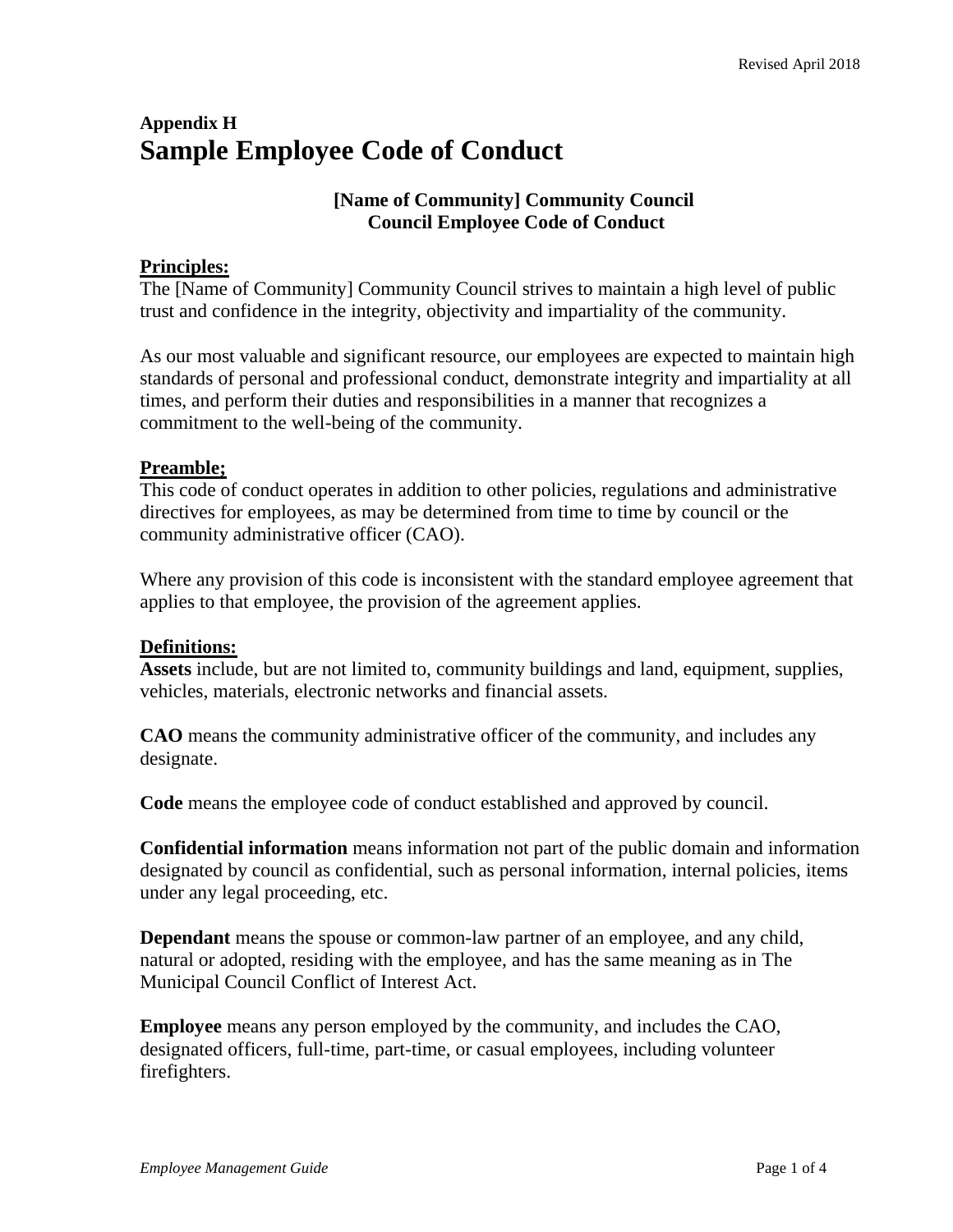**Community** means the [Name of Community] Community Council.

#### **Scope:**

This code applies to all employees of the community.

#### **Use of Confidential Information:**

Employees may have access to confidential information during the course of their duties and responsibilities and are expected to keep information confidential, until the information is available to the general public.

Employees must not use confidential information concerning the affairs of the community to advance their personal interests, their dependants' interests, or the interests of any other person.

#### **Use of Influence:**

The community strives to ensure fairness and objectivity in its decision-making process. Employees must not use their positions to give anyone preferential treatment that would advance their own interests, or that of any member of the employee's family, friends or business associates.

Employees who have a financial interest in a community contract, sale or other transaction, or knowingly have family members, friends (individual with whom the employee has a close personal relationship) or business associates with such interests, must not participate in any discussion, evaluation or recommendation with respect to the matter.

#### **Acceptance of Gifts:**

Citizens' perception of the integrity of the community and its employees is important. Employees must avoid real or perceived appearances of impropriety with organizations or businesses that do business with the community.

Employees must not accept gifts, favours or other benefits, for example hospitality or entertainment, connected directly with the performance of their duties or responsibilities, from any person who is directly or indirectly involved in any business relationship with the community.

Gifts, favours or benefits part of a normal exchange between persons doing business or part of a public function are permitted.

#### **Use of Community Property and Assets:**

Community property and assets belong to the community as a whole and must only be used by an employee to perform work related duties and responsibilities, or for community activities authorized by council.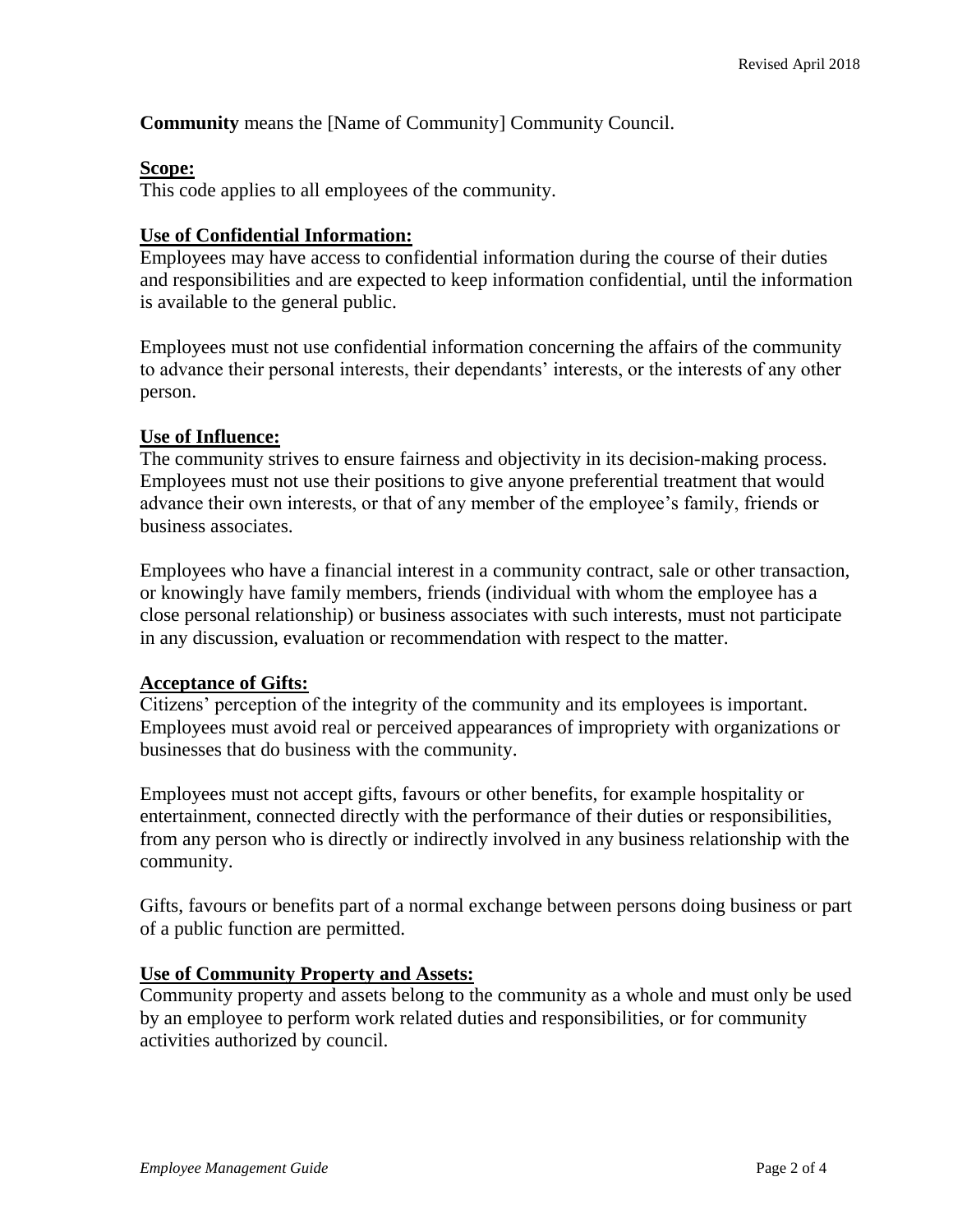Personal use of community property and assets by an employee are permitted only if authorized by council. Generally, personal use of community property and assets will only be permitted if they are also available to be used by the public.

Community property and assets in the care of an employee must be protected and kept secure at all times.

### **Political and Community Activities:**

All employees have the right to take part in political and community activities. Employees need to ensure that participation in such activities does not place them in a real or perceived conflict of interest.

Employees may only participate in political activities, for example actively campaign or solicit funds for a political party or candidate, outside work hours and without using community property, assets or resources.

Employees engaged in community activities must continually assess their involvement and expected decision-making responsibilities in light of their employment with the community.

#### **Family and Personal Relationships:**

The community strives to be fair, objective and transparent at all times. Employees must ensure that their family and other personal relationships and their official duties are independent of each other.

As with all other areas of council business, it is expected all hiring, promotions, performance appraisals or discipline will be undertaken in an objective and impartial manner. At times, this may require reporting relationships to be revised to ensure employees are not supervised directly or indirectly by a close family member.

Employees must not give preferential treatment to family or any other person with whom the employee has a personal relationship.

## **Outside Work or Business Activities:**

Employees are committed to ensuring the community's success in delivering services to citizens effectively and efficiently, and must act in the best interests of the community.

Employees must ensure they avoid any outside employment or business activities that:

- interfere with the performance of an employee's duties
- which the employee has an advantage or appears to have an advantage as a result of their employment within the community
- will or might appear to influence or affect the employee in carrying out their duties
- requires or involves use of community property or assets
- is contrary to the interests of the community